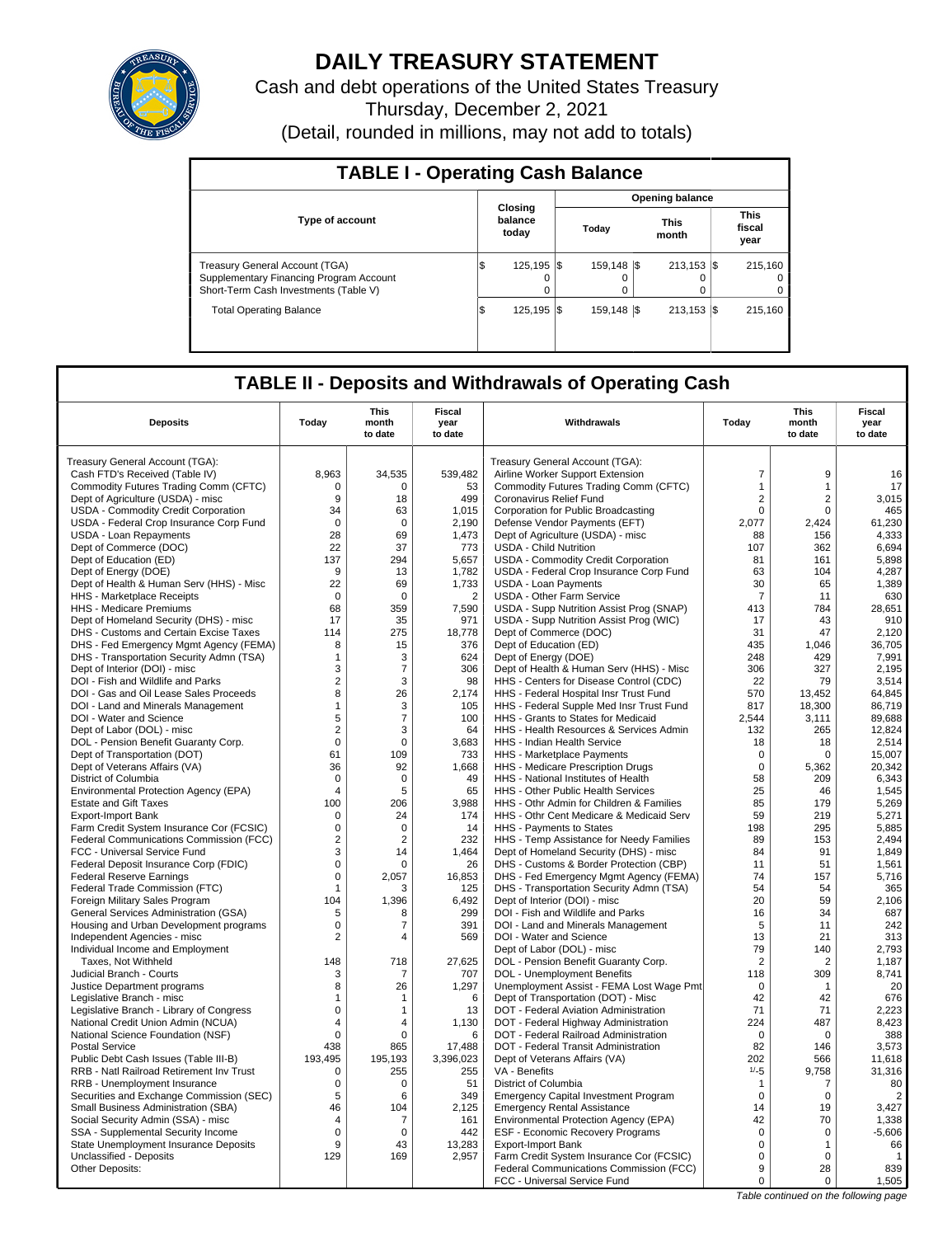|                                                                                                      |                        |                                 |                           | <b>TABLE II cont. - Deposits and Withdrawals of Operating Cash</b>                                    |                             |                          |                           |
|------------------------------------------------------------------------------------------------------|------------------------|---------------------------------|---------------------------|-------------------------------------------------------------------------------------------------------|-----------------------------|--------------------------|---------------------------|
| <b>Deposits</b>                                                                                      | Today                  | <b>This</b><br>month<br>to date | Fiscal<br>year<br>to date | Withdrawals                                                                                           | Today                       | This<br>month<br>to date | Fiscal<br>year<br>to date |
|                                                                                                      |                        |                                 |                           | Federal Deposit Insurance Corp (FDIC)                                                                 | 3                           | $\overline{4}$           | 98                        |
|                                                                                                      |                        |                                 |                           | Federal Employees Insurance Payments                                                                  | 242                         | 604                      | 16,306                    |
|                                                                                                      |                        |                                 |                           | Federal Salaries (EFT)                                                                                | 831                         | 1,399                    | 38,320                    |
|                                                                                                      |                        |                                 |                           | Federal Trade Commission (FTC)                                                                        | $\mathbf 0$                 | $\mathbf 0$              | 47                        |
|                                                                                                      |                        |                                 |                           | General Services Administration (GSA)                                                                 | 111                         | 606                      | 5.040                     |
|                                                                                                      |                        |                                 |                           | Housing and Urban Development programs                                                                | 199                         | 3,655                    | 16,036                    |
|                                                                                                      |                        |                                 |                           | Independent Agencies - misc                                                                           | 38                          | 42                       | 834                       |
|                                                                                                      |                        |                                 |                           | Interest on Treasury Securities                                                                       | $\mathbf 0$                 | 62                       | 62,083                    |
|                                                                                                      |                        |                                 |                           | IRS - Advanced Child Tax Credit (EFT)                                                                 | $\mathbf 0$                 | $\mathbf 0$              | 27.144                    |
|                                                                                                      |                        |                                 |                           | IRS - Economic Impact Payments (EFT)                                                                  | $\Omega$                    | 247                      | 1,743                     |
|                                                                                                      |                        |                                 |                           | IRS Tax Refunds Business (EFT)                                                                        | 65                          | 66                       | 5,885                     |
|                                                                                                      |                        |                                 |                           | IRS Tax Refunds Individual (EFT)                                                                      | 8                           | 419                      | 12,568                    |
|                                                                                                      |                        |                                 |                           | Judicial Branch - Courts                                                                              | $\mathbf{1}$                | 5                        | 296                       |
|                                                                                                      |                        |                                 |                           | Justice Department programs                                                                           | 90                          | 118                      | 3,111                     |
|                                                                                                      |                        |                                 |                           | Legislative Branch - misc                                                                             | $\overline{2}$              | 8                        | 260                       |
|                                                                                                      |                        |                                 |                           | Legislative Branch - Library of Congress                                                              | $\mathbf{1}$                | $\overline{2}$           | 157                       |
|                                                                                                      |                        |                                 |                           | <b>NASA</b>                                                                                           | 233                         | 233                      | 3,859                     |
|                                                                                                      |                        |                                 |                           | National Credit Union Admin (NCUA)                                                                    | $\Omega$                    | $\Omega$                 | 24                        |
|                                                                                                      |                        |                                 |                           | National Science Foundation (NSF)                                                                     | 37                          | 62                       | 1,228                     |
|                                                                                                      |                        |                                 |                           | Postal Service Money Orders and Other                                                                 | 149                         | 301                      | 7.173                     |
|                                                                                                      |                        |                                 |                           | Public Debt Cash Redemp. (Table III-B)                                                                | 220,665                     | 226,402                  | 2,982,439                 |
|                                                                                                      |                        |                                 |                           | Railroad Retirement Board (RRB) - misc<br><b>RRB - Benefit Payments</b>                               | 2<br>$\mathbf{1}$           | $\overline{2}$           | 11                        |
|                                                                                                      |                        |                                 |                           |                                                                                                       | $\overline{2}$              | 1,140<br>$\overline{2}$  | 3,456                     |
|                                                                                                      |                        |                                 |                           | Securities and Exchange Commission (SEC)<br>Small Business Administration (SBA)                       | 2,593                       | 5,058                    | 228<br>112,080            |
|                                                                                                      |                        |                                 |                           | Social Security Admin (SSA) - misc                                                                    | 13                          | 35                       | 805                       |
|                                                                                                      |                        |                                 |                           | <b>SSA - Benefits Payments</b>                                                                        | 60                          | 463                      | 170,500                   |
|                                                                                                      |                        |                                 |                           | SSA - Supplemental Security Income                                                                    | 97                          | 4,360                    | 13,333                    |
|                                                                                                      |                        |                                 |                           | <b>Transportation Services</b>                                                                        | $\Omega$                    | 0                        | 683                       |
|                                                                                                      |                        |                                 |                           | Other Withdrawals:                                                                                    |                             |                          |                           |
|                                                                                                      |                        |                                 |                           | Agency for Internat'l Development                                                                     | 70                          | 119                      | 3.464                     |
|                                                                                                      |                        |                                 |                           | International Monetary Fund                                                                           | 54                          | 54                       | 1,672                     |
|                                                                                                      |                        |                                 |                           | <b>State Department</b>                                                                               | 54                          | 112                      | 3,648                     |
|                                                                                                      |                        |                                 |                           | Thrift Savings Plan Transfer                                                                          | 1,612                       | 2,664                    | 13,925                    |
|                                                                                                      |                        |                                 |                           | Unclassified                                                                                          | 1,095                       | 2,825                    | 59,138                    |
| <b>Total Other Deposits</b><br>Change in Balance of Uncollected                                      | $\mathbf 0$            | 671                             | 17,769                    | Total, Other Withdrawals                                                                              | 2,886                       | 20,713                   | 134,320                   |
| Funds                                                                                                | 0                      | 0                               | $\pmb{0}$                 |                                                                                                       |                             |                          |                           |
| <b>Transfers from Depositaries</b>                                                                   | $\Omega$               | 0                               | 0                         | <b>Transfers to Depositaries</b>                                                                      | 0                           | 0                        | 0                         |
|                                                                                                      |                        |                                 |                           |                                                                                                       |                             |                          |                           |
| <b>Total TGA Deposits</b>                                                                            | 204,062                | 237,835                         | 4,104,356                 | <b>Total TGA Withdrawals</b>                                                                          | 238,015                     | 325,794                  | 4,194,321                 |
| Short-Term Cash Investments:<br>Transfers from TGA (Table V)<br>Total Deposits (excluding transfers) | $\Omega$<br>204,062 \$ | 0<br>237,835                    | 0<br>l\$<br>4,104,356     | Short-Term Cash Investments:<br>Transfers to TGA (Table V)<br>Total Withdrawals (excluding transfers) | $\Omega$<br>238.015 \\$     | $\Omega$                 | 325,794 \$4,194,321       |
|                                                                                                      |                        |                                 |                           | Net Change in Operating Cash Balance                                                                  | l\$<br>$-33,953$ $\sqrt{5}$ | $-87,958$ \\$            | $-89,965$                 |

|                                               |  |            |  |                                 |  |                           |                                       |  |                    |  |              |  | See Footnote                    |  |                           |
|-----------------------------------------------|--|------------|--|---------------------------------|--|---------------------------|---------------------------------------|--|--------------------|--|--------------|--|---------------------------------|--|---------------------------|
| <b>TABLE III-A - Public Debt Transactions</b> |  |            |  |                                 |  |                           |                                       |  |                    |  |              |  |                                 |  |                           |
| <b>Issues</b>                                 |  | Today      |  | <b>This</b><br>month<br>to date |  | Fiscal<br>year<br>to date |                                       |  | <b>Redemptions</b> |  | Today        |  | <b>This</b><br>month<br>to date |  | Fiscal<br>year<br>to date |
| Marketable:                                   |  |            |  |                                 |  |                           | Marketable:                           |  |                    |  |              |  |                                 |  |                           |
| Bills:                                        |  |            |  |                                 |  |                           | <b>Bills</b>                          |  | $218,575$ \$       |  | $218,575$ \$ |  | 2,416,987                       |  |                           |
| <b>Regular Series</b>                         |  | 161,567 \$ |  | 161,567 \$                      |  | 1,611,941                 | <b>Notes</b>                          |  |                    |  |              |  | 427,779                         |  |                           |
| <b>Cash Management Series</b>                 |  | 30,000     |  | 30,000                          |  | 850,016                   | <b>Bonds</b>                          |  | $\Omega$           |  |              |  | 30,632                          |  |                           |
| <b>Notes</b>                                  |  | -2         |  | -2                              |  | 734,282                   | <b>Federal Financing Bank</b>         |  | $\Omega$           |  | O            |  | 0                               |  |                           |
| <b>Bonds</b>                                  |  | $\Omega$   |  | 0                               |  | 116,602                   | Nonmarketable:                        |  |                    |  |              |  |                                 |  |                           |
| Inflation-Protected Securities Increment      |  | 454        |  | 607                             |  | 9,059                     | United States Savings Securities      |  | 58                 |  | 145          |  | 1,735                           |  |                           |
| <b>Federal Financing Bank</b>                 |  | n          |  | $\Omega$                        |  |                           | <b>Government Account Series</b>      |  | 227,757            |  | 436,644      |  | 13, 152, 377                    |  |                           |
| Nonmarketable:                                |  |            |  |                                 |  |                           | Hope Bonds                            |  | 0                  |  |              |  | $\Omega$                        |  |                           |
| United States Savings Securities:             |  |            |  |                                 |  |                           | Domestic Series                       |  |                    |  |              |  | 4,190                           |  |                           |
| Cash Issue Price                              |  | 45         |  | 119                             |  | 1,489                     | Foreign Series                        |  | $\Omega$           |  |              |  | $\Omega$                        |  |                           |
| Interest Increment                            |  | 2          |  | 355                             |  | 1,085                     | <b>State and Local Series</b>         |  | $\Omega$           |  | 4,071        |  | 27,524                          |  |                           |
| <b>Government Account Series</b>              |  | 254,457    |  | 466,864                         |  | 13,205,530                | Other                                 |  | 2,032              |  | 3,611        |  | 73,318                          |  |                           |
| Hope Bonds                                    |  |            |  | O                               |  |                           |                                       |  |                    |  |              |  |                                 |  |                           |
| Domestic Series                               |  |            |  |                                 |  |                           |                                       |  |                    |  |              |  |                                 |  |                           |
| <b>Foreign Series</b>                         |  |            |  | $\Omega$                        |  |                           |                                       |  |                    |  |              |  |                                 |  |                           |
| <b>State and Local Series</b>                 |  |            |  | O                               |  | 10,259                    |                                       |  |                    |  |              |  |                                 |  |                           |
| Other                                         |  | 2,017      |  | 3,641                           |  | 73,455                    | <b>Total Redemptions</b>              |  | 448,422 \$         |  | 663,045 \$   |  | 16,134,544                      |  |                           |
| <b>Total Issues</b>                           |  | 448,541 \$ |  | 663,152 \$                      |  | 16,613,719                | Net Change in Public Debt Outstanding |  | 119S               |  | $107$ \\$    |  | 479,175                         |  |                           |
|                                               |  |            |  |                                 |  |                           |                                       |  |                    |  |              |  |                                 |  |                           |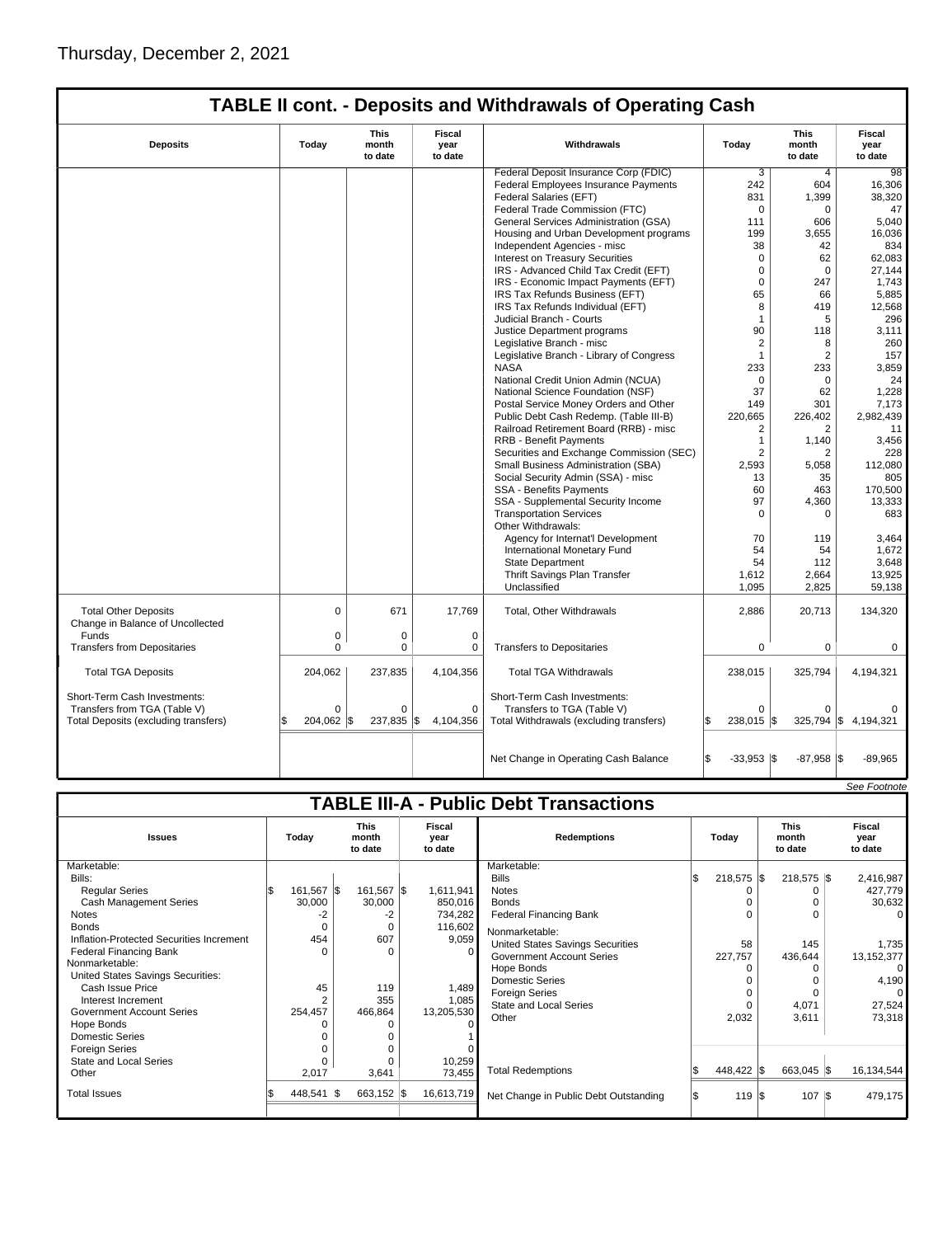| <b>TABLE III-B - Adjustment of Public Debt</b><br><b>Transactions to Cash Basis</b>                                                                                                                                                                                                                                                                                                                                                                                                                                                                                             |                |                                                                                           |                   |                                                                                                      |                                                                                                                   |  |  |  |  |
|---------------------------------------------------------------------------------------------------------------------------------------------------------------------------------------------------------------------------------------------------------------------------------------------------------------------------------------------------------------------------------------------------------------------------------------------------------------------------------------------------------------------------------------------------------------------------------|----------------|-------------------------------------------------------------------------------------------|-------------------|------------------------------------------------------------------------------------------------------|-------------------------------------------------------------------------------------------------------------------|--|--|--|--|
| <b>Transactions</b>                                                                                                                                                                                                                                                                                                                                                                                                                                                                                                                                                             |                | Today                                                                                     |                   | <b>This</b><br>month<br>to date                                                                      | Fiscal<br>year<br>to date                                                                                         |  |  |  |  |
| Public Debt Cash Issues:<br>Public Debt Issues (Table III-A)<br>Premium on New Issues<br>Discount on New Issues:<br>Bills $(-)$<br>Bonds and Notes (-)<br>Federal Financing Bank (-)<br>Government Account Transactions (-)<br>Hope Bonds (-)<br>Interest Increment on United States<br>Savings Securities (-)<br>Inflation-Protected Securities Increment<br><b>Total Public Debt Cash Issues</b><br>Deposited in TGA<br>Public Debt Cash Redemptions:<br>Public Debt Redemptions (Table III-A)<br>Premium on Debt Buyback Operation<br>Discount on Debt Buyback Operation (-) | \$<br>ß<br>l\$ | 448,541<br>O<br>131<br>O<br>U<br>254,457<br>n<br>2<br>454<br>193,495<br>448,422<br>0<br>O | I\$<br>1\$<br>l\$ | $\Omega$<br>131<br>0<br>O<br>466,864<br>O<br>355<br>607<br>$195,193$ $\sqrt{5}$<br>663,045<br>0<br>0 | 663,152   \$16,613,719<br>3,751<br>551<br>5,642<br>13,205,530<br>1,085<br>8,640<br>3,396,023<br>\$16,134,544<br>n |  |  |  |  |
| Federal Financing Bank (-)<br>Government Account Transactions (-)<br>Hope Bonds (-)<br><b>Total Public Debt Cash Redemptions</b><br>Withdrawn from TGA                                                                                                                                                                                                                                                                                                                                                                                                                          | l\$            | O<br>227,757<br>O<br>220,665                                                              | l\$               | 0<br>436,644<br>O<br>226,402 \$                                                                      | 13,152,105<br>2,982,439                                                                                           |  |  |  |  |

| <b>TABLE III-C - Debt Subject to Limit</b>                                        |                           |                                                   |                           |                           |  |  |  |  |  |  |
|-----------------------------------------------------------------------------------|---------------------------|---------------------------------------------------|---------------------------|---------------------------|--|--|--|--|--|--|
|                                                                                   | Closina                   |                                                   | Opening balance           |                           |  |  |  |  |  |  |
| <b>Balance Transactions</b>                                                       | balance<br>today          | Today                                             | <b>This</b><br>month      | Fiscal<br>year            |  |  |  |  |  |  |
| Debt Held by the Public<br>Intragovernmental Holdings<br><b>Total Public Debt</b> | \$22,691,974<br>6,216,120 | \$22,679,534<br>6,228,441                         | \$22,645,912<br>6,262,075 | \$22,282,900<br>6,146,018 |  |  |  |  |  |  |
| Outstanding<br>Less: Debt Not<br>Subject to Limit:                                | 28,908,093                | 28,907,975                                        | 28,907,987                | 28,428,919                |  |  |  |  |  |  |
| Other Debt                                                                        | 478                       | 478                                               | 478                       | 478                       |  |  |  |  |  |  |
| <b>Unamortized Discount</b>                                                       | 20,125                    | 20,006                                            | 20,018                    | 20,950                    |  |  |  |  |  |  |
| <b>Federal Financing Bank</b>                                                     | 6,053                     | 6,053                                             | 6,053                     | 6,053                     |  |  |  |  |  |  |
| Hope Bonds                                                                        | $\Omega$                  | O                                                 | U                         | O                         |  |  |  |  |  |  |
| Plus: Other Debt Subject to Limit<br>Guaranteed Debt of                           |                           |                                                   |                           |                           |  |  |  |  |  |  |
| Government Agencies                                                               | $\Omega$                  | $\Omega$                                          | $\Omega$                  | 0                         |  |  |  |  |  |  |
| <b>Total Public Debt</b><br>Subject to Limit                                      | \$28,881,438              | $\frac{1}{2}$ 28,881,438 $\frac{1}{2}$ 28,881,438 |                           | \$28,401,438              |  |  |  |  |  |  |
|                                                                                   |                           |                                                   |                           |                           |  |  |  |  |  |  |
| <b>Statutory Debt Limit</b>                                                       | \$28,881,463              | \$28,881,463                                      | \$28,881,463              | \$28,401,463              |  |  |  |  |  |  |
|                                                                                   |                           |                                                   |                           |                           |  |  |  |  |  |  |

| <b>TABLE IV - Federal Tax Deposits</b>                                                                                                                                                                                                               |     |                                               |     |                                            |     |                                                              |  |  |
|------------------------------------------------------------------------------------------------------------------------------------------------------------------------------------------------------------------------------------------------------|-----|-----------------------------------------------|-----|--------------------------------------------|-----|--------------------------------------------------------------|--|--|
| Classification                                                                                                                                                                                                                                       |     | Today                                         |     | <b>This</b><br>month<br>to date            |     | <b>Fiscal</b><br>year<br>to date                             |  |  |
| Withheld Income and Employment Taxes<br><b>Individual Income Taxes</b><br><b>Railroad Retirement Taxes</b><br><b>Excise Taxes</b><br><b>Corporation Income Taxes</b><br><b>Federal Unemployment Taxes</b><br>Estate and Gift Taxes & Misc IRS Rcpts. | l\$ | $9,282$ \$<br>296<br>5<br>10<br>106<br>1<br>5 |     | 35,348<br>623<br>16<br>27<br>398<br>3<br>7 | 1\$ | 499,339<br>23,021<br>882<br>12,696<br>23,747<br>747<br>1,179 |  |  |
| Total                                                                                                                                                                                                                                                | \$  | 9,706                                         | I\$ | 36,423                                     | 1\$ | 561,611                                                      |  |  |
| Cash Federal Tax Deposits:<br>Direct<br><b>Through Depositaries</b>                                                                                                                                                                                  | \$  | 39 S<br>8,924                                 |     | 93 S<br>34,442                             |     | 5,326<br>534,156                                             |  |  |
| Total Cash FTD's                                                                                                                                                                                                                                     | \$  | 8,963                                         | l\$ | 34,535                                     | l\$ | 539,482                                                      |  |  |
| Inter-agency Transfers                                                                                                                                                                                                                               |     | 743                                           |     | 1,888                                      |     | 22,128                                                       |  |  |
| Total                                                                                                                                                                                                                                                | \$  | 9,706                                         | 1\$ | 36,423                                     | 1\$ | 561,611                                                      |  |  |
|                                                                                                                                                                                                                                                      |     |                                               |     |                                            |     |                                                              |  |  |

| <b>TABLE V - Short-Term Cash Investments</b> |                           |                 |          |       |
|----------------------------------------------|---------------------------|-----------------|----------|-------|
|                                              | <b>Type of Depositary</b> |                 |          |       |
| <b>Balance Transactions</b>                  |                           |                 |          | Total |
|                                              | А                         | в               | С        |       |
| Opening Balance Today<br>Deposits:           | 0                         | I\$<br>$\Omega$ | I\$<br>0 | I\$   |
| <b>Transfers to Depositaries</b>             | O                         | O               | 0        |       |
| <b>Special Direct Investment</b>             | $\Omega$                  | Ω               | 0        |       |
| Term Investment                              | O                         | Ω               | 0        |       |
| Repo Investment                              | n                         | n               | U        |       |
| Withdrawals:                                 |                           |                 |          |       |
| <b>Treasury Initiated</b>                    | O                         | n               | 0        |       |
| Depositary Initiated                         | Ω                         | Ω               | 0        |       |
| <b>Special Direct Investment</b>             | Ω                         | Ω               | 0        |       |
| <b>Term Investment</b>                       | n                         | Ω               | 0        |       |
| Repo Investment                              | O                         | Ω               | 0        |       |
|                                              |                           |                 |          |       |
| Closing Balance Today                        | 0                         | l\$<br>0        | S<br>0   | I\$   |

| <b>TABLE VI - Income Tax Refunds Issued</b> |          |                                 |                           |  |  |  |  |  |  |  |
|---------------------------------------------|----------|---------------------------------|---------------------------|--|--|--|--|--|--|--|
| Classification                              | Today    | <b>This</b><br>month<br>to date | Fiscal<br>year<br>to date |  |  |  |  |  |  |  |
| IRS - Advanced Child Tax Credit (Checks)    | 0<br>I\$ | $\Omega$<br>1\$                 | 4,057<br>15               |  |  |  |  |  |  |  |
| IRS - Advanced Child Tax Credit (EFT)       | 0        | 0                               | 27.144                    |  |  |  |  |  |  |  |
| IRS - Economic Impact Payments (Checks)     |          |                                 | 1.814                     |  |  |  |  |  |  |  |
| IRS - Economic Impact Payments (EFT)        | 0        | 247                             | 1.743                     |  |  |  |  |  |  |  |
| IRS Tax Refunds Business (Checks)           | 17       | 30                              | 18.921                    |  |  |  |  |  |  |  |
| IRS Tax Refunds Business (EFT)              | 65       | 66                              | 5,885                     |  |  |  |  |  |  |  |
| IRS Tax Refunds Individual (Checks)         | 49       | 92                              | 9,839                     |  |  |  |  |  |  |  |
| IRS Tax Refunds Individual (EFT)            | 8        | 419                             | 12,568                    |  |  |  |  |  |  |  |
|                                             |          |                                 |                           |  |  |  |  |  |  |  |

### **Daily Treasury Statement Footnotes:**

#### **General Footnotes and Statements:**

This statement summarizes the United States Treasury's cash and debt operations for the Federal Government. Treasury's operating cash is maintained in an account at the Federal Reserve Bank of New York and in short-term cash investments. Treasury minimized and then suspended its short-term cash investment program beginning in November 2008, but anticipates investing again when market conditions warrant. Major information sources include: Federal Reserve Banks, Treasury Regional Financial Centers, Internal Revenue Service Centers, various electronic systems, and information on the Public Debt. Information is presented on a modified cash basis. Deposits are reflected as received and withdrawals are reflected as processed.SOURCE: Bureau of the Fiscal Service, Department of the Treasury. Note: The Daily Treasury Statement (DTS) is available by 4:00 p.m. the following business day on the Fiscal Service website https://fiscal.treasury.gov/reports-statements/dts/. For more information, call the Cash Reporting Branch at 202-874-9789.

#### **TABLE II – Deposits and Withdrawals of Operating Cash**

1/Reported as a negative amount due to a return/reversal of \$7 million.